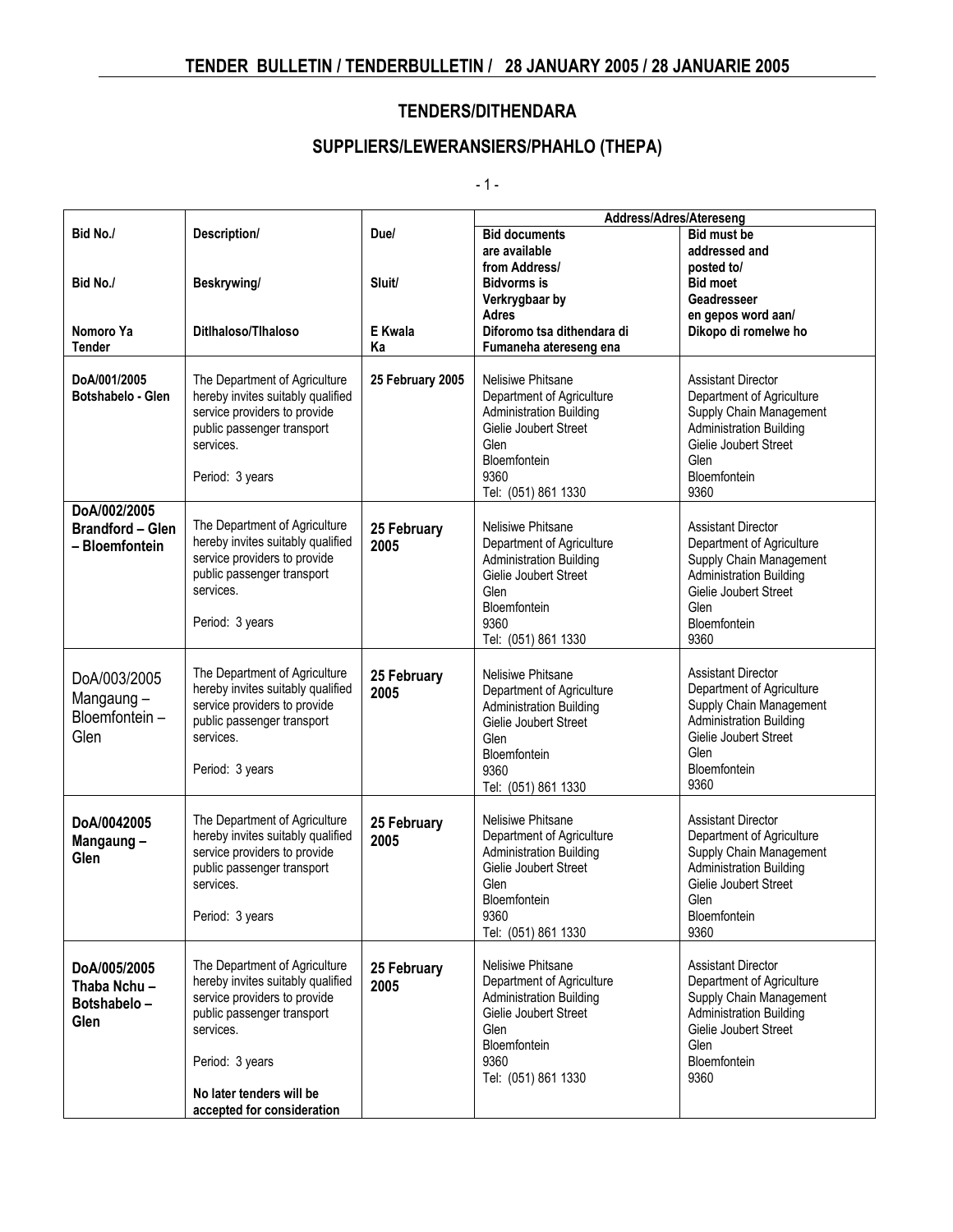## **SUPPLIERS/LEWERANSIERS/PHAHLO (THEPA)**

 $-2 -$ 

**DEPARTMENT OF EDUCATION DEPARTMENT VAN ONDERWYS**

The following tenders have been awarded:

#### **WET 13/2004/2005: BETHLEHEM: BETHLEHEM COMBINED SCHOOL: SUPPLY, DELIVER AND ERECT OF 4 MOBILE CLASSROOMS.**

Tender has been cancelled. Department has stopped putting prefabs at public schools and is going to erect brick buildings. Prefabs will only be considered for farm schools.

**WET 116/2004/2005: CORNELIA: UITZIEN FARM SCHOOL: SUPPLY, DELIVER AND ERECT 4 MOBILE CLASSROOM**

Successful tenderer:

G Martha Construction, Bloemfontein

**WET 117/2004/2005: DENEYSVILLE: MODERSDEEL FARM SCHOOL: SUPPLY, DELIVERY AND ERECT 1 MOBILE CLASSROOM**

Successful tenderer:

Headline t/a Katlego 526 CC, Thaba Nchu

#### **WET 118/2004/2005: REITZ: KGOTSO SECONDARY SCHOOL: SUPPLY, DELIVER AND ERECT 2 MOBILE CLASSROOMS**

Tender has been cancelled. Department has stopped putting prefabs at public schools and is going to erect brick buildings. Prefabs will only be considered for farm schools.

**WET 119/2004/2005: REITZ: GRASNEK FARM SCHOOL: SUPPLY, DELIVER AND ERECT 1 MOBILE CLASSROOM AND STORE**

Successful tenderer:

Mabonti Business Enterprise, Witsieshoek

**WET 129/2004/2005: FOURIESBURG: MAGDALENA FARM SCHOOL: SUPPLY, DELIVER AND ERECT 2 MOBILE CLASSROOMS AND STORE**

Successful tenderer:

Mathote Contracting CC, Edleen

#### **WET 121/2004/2005: FICKSBURG: SAXON PARK FRAM SCHOOL: SUPPLY, DELIVERY AND ERECT 1 MOBILE CLASSROOM AND STORE**

Successful tenderer:

Thusane Partner, Bloemfontein

#### **WET 122/2004/2005: BLOEMFONTEIN: TJHEBELOPELE (BOTLEHADI II): SUPPLY, DELIVER AND ERECT 5 MOBILE CLASSROOMS**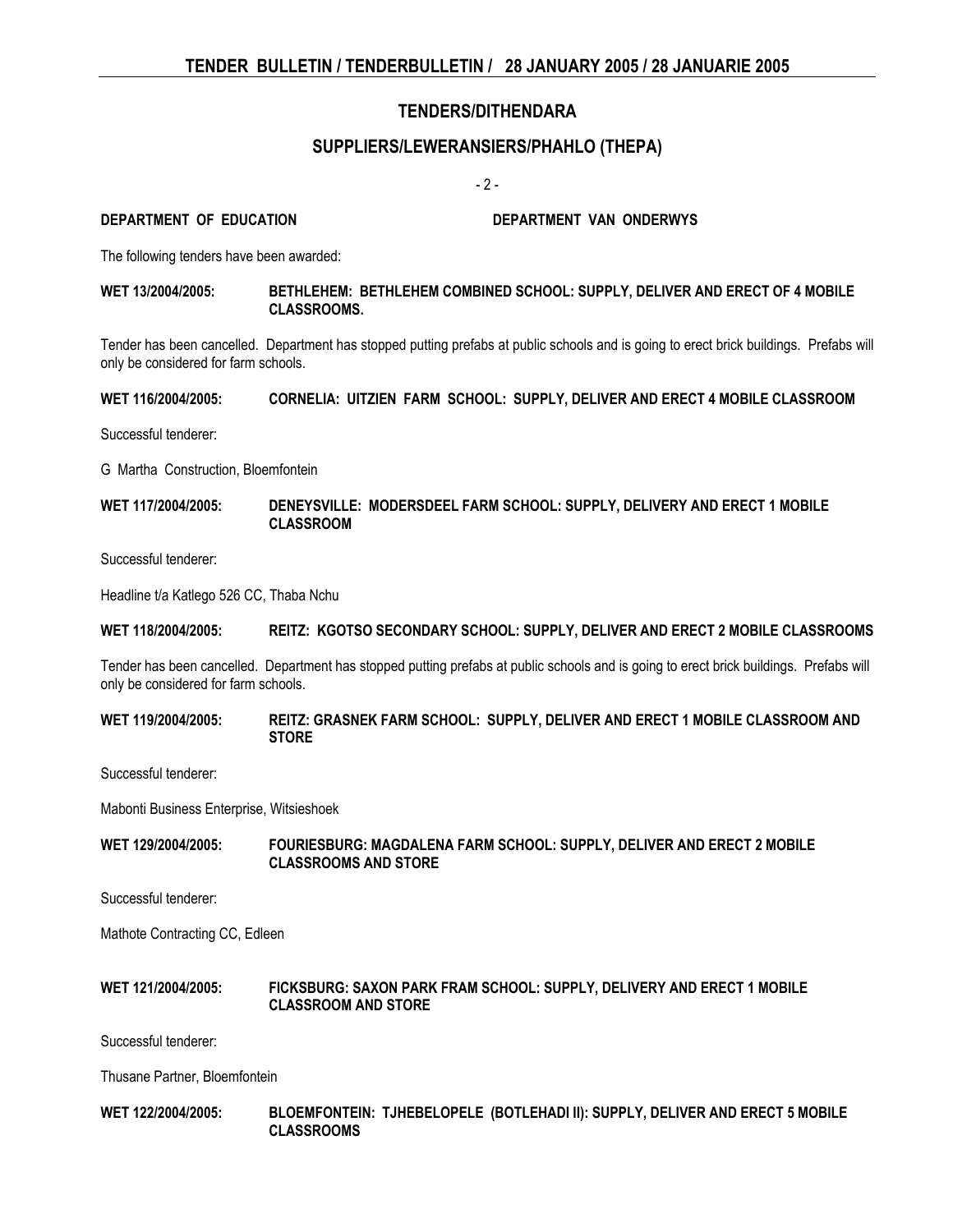### **SUPPLIERS/LEWERANSIERS/PHAHLO (THEPA)**

- 3 -

Tender has been cancelled. Department has stopped putting prefabs at public schools and is going to erect brick buildings. Prefabs will only be considered for farm schools.

#### **WET 124/2004/2005: KOPPIES: REBATLA THUTO SECONDARY SCHOOL: SUPPLY, DELIVER AND ERECT OF 8 MOBILE CLASSROOMS**

Tender has been cancelled. Department has stopped putting prefabs at public schools and is going to erect brick buildings. Prefabs will only be considered for farm schools.

#### **WET 125/2004/2005: SASOLBURG: LEHUTSO PRIMARY SCHOOL: SUPPLY, DELIVER AND ERECT 4 MOBILE CLASSROOMS**

Successful tenderer:

Mathote Contracting CC, Edleen

**WET 126/2004/2005: CLARENS: CLARENS PUBLIC SCHOOL: SUPLLY, DELIVER AND ERECT 2 MOBIEL CLASSROOMS**

Tender has been cancelled. Department has stopped putting prefabs at public schools and is going to erect brick buildings. Prefabs will only be considered for farm schools.

#### **WET 135/2004/2005: THABA NCHU: MOROKA SECONDARY SCHOOL: RENOVATE ADDITIONAL HOSTELS**

Successful tenderer:

AM Construction, Thaba Nchu

#### **WET 151/204/2005: FICKSBURG: MJ MOHLAHLI SECONDARY SCHOOL: RENOVATION**

Successful tenderer:

Seloana Contractor, Clocolan

#### **WET 159/2004/2005: WINBURG: RIETFONTEIN MIXED HOSTEL: RENOVATION**

Successful tenderer:

Meriam Cleaning Service, Botshabelo

#### **WET 162/2004/2005: PETRUSBURG: WILLEM PRETORIUS HOSTEL: SUPPLY, DELIVERY, INSTALLATION AND COMMISSIONING OF LAUNDRY EQUIPMENT**

Successful tenderer:

Tallista CC

Approved: 12 November 2004, 9 December 2004

Any further enquiries can be addressed in writing to the Department of Education Acquisition Section, Private Bag X2056, Bloemfontein, 9300.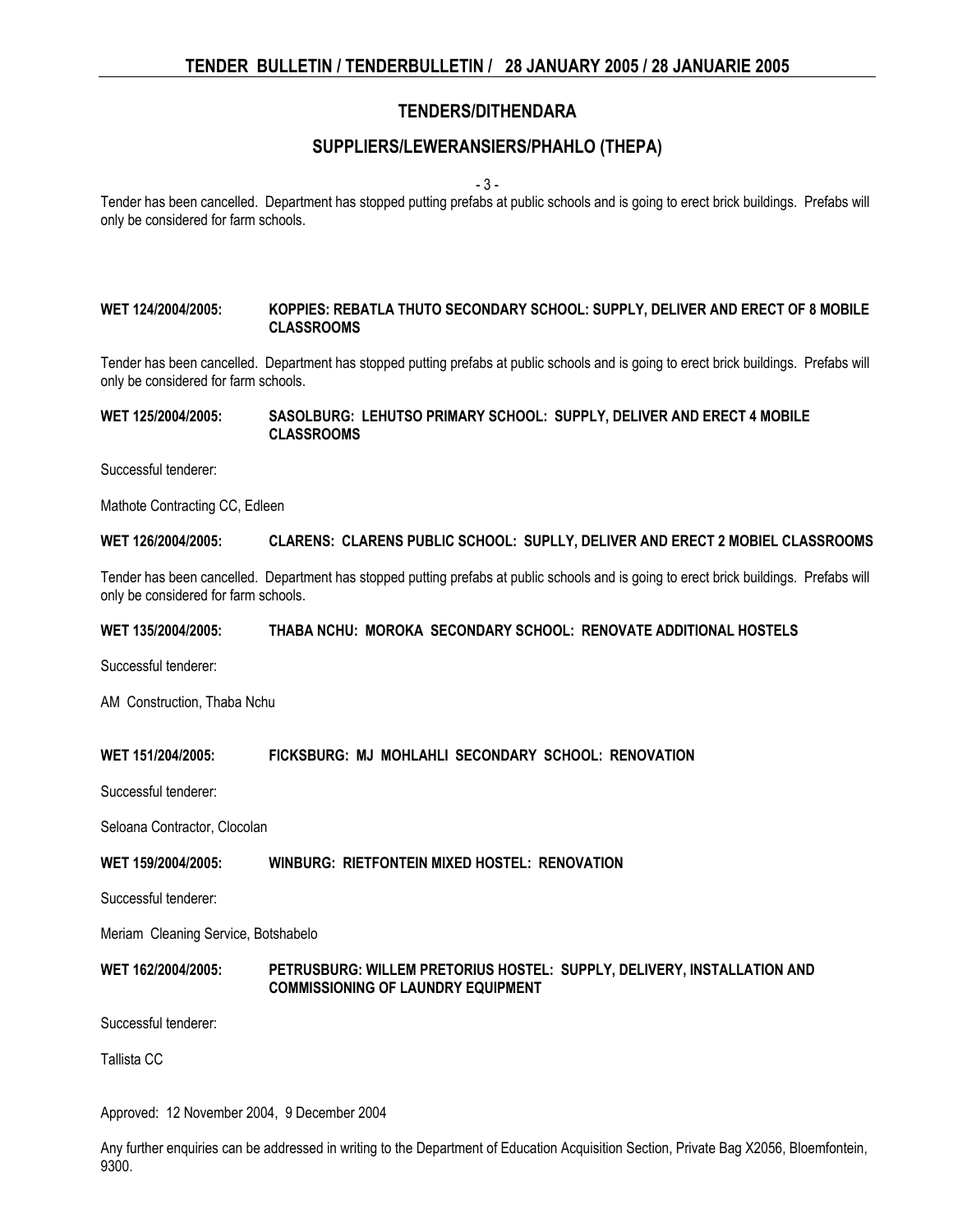## **SUPPLIERS/LEWERANSIERS/PHAHLO (THEPA)**

 $-4 -$ 

\_\_\_\_\_\_\_\_\_\_\_\_\_\_\_\_\_\_\_\_\_\_\_\_\_\_\_\_\_\_\_\_\_\_\_\_\_\_\_\_\_\_\_\_\_\_\_\_\_\_\_\_\_\_\_\_\_\_\_\_\_\_\_\_\_\_\_\_\_\_\_\_\_\_\_\_\_\_\_\_\_\_

### **DEPARTMENT OF EDUCATION DEPARTMENT VAN ONDERWYS**

The following bid has been awarded: Die volgende bod is toegeken:

**Bid: E5/2004/2005: Laboratory Equipment needed for the training, support and development of Educators at Xhariep Education Resource Centres.**

Successful bidders:

Item 24, 44, 56 and 65 to Luting Marketing Services

Item 41 to Edutrade Southern Africa

Items 1 – 23, 25 – 38, 40, 43, 45 – 55, 57 – 64, 66 and 73 to Laboratory & Scientific Equipment

The following items were cancelled:

Items 38, 42, 67, 68 69, 70, 71, 72, 74 and 75

Approved: 17 December 2004

Any further enquiries can be addressed in writing to the Department of Education, Acquisition Section, Private Bag X20565, Bloemfontein, 9300.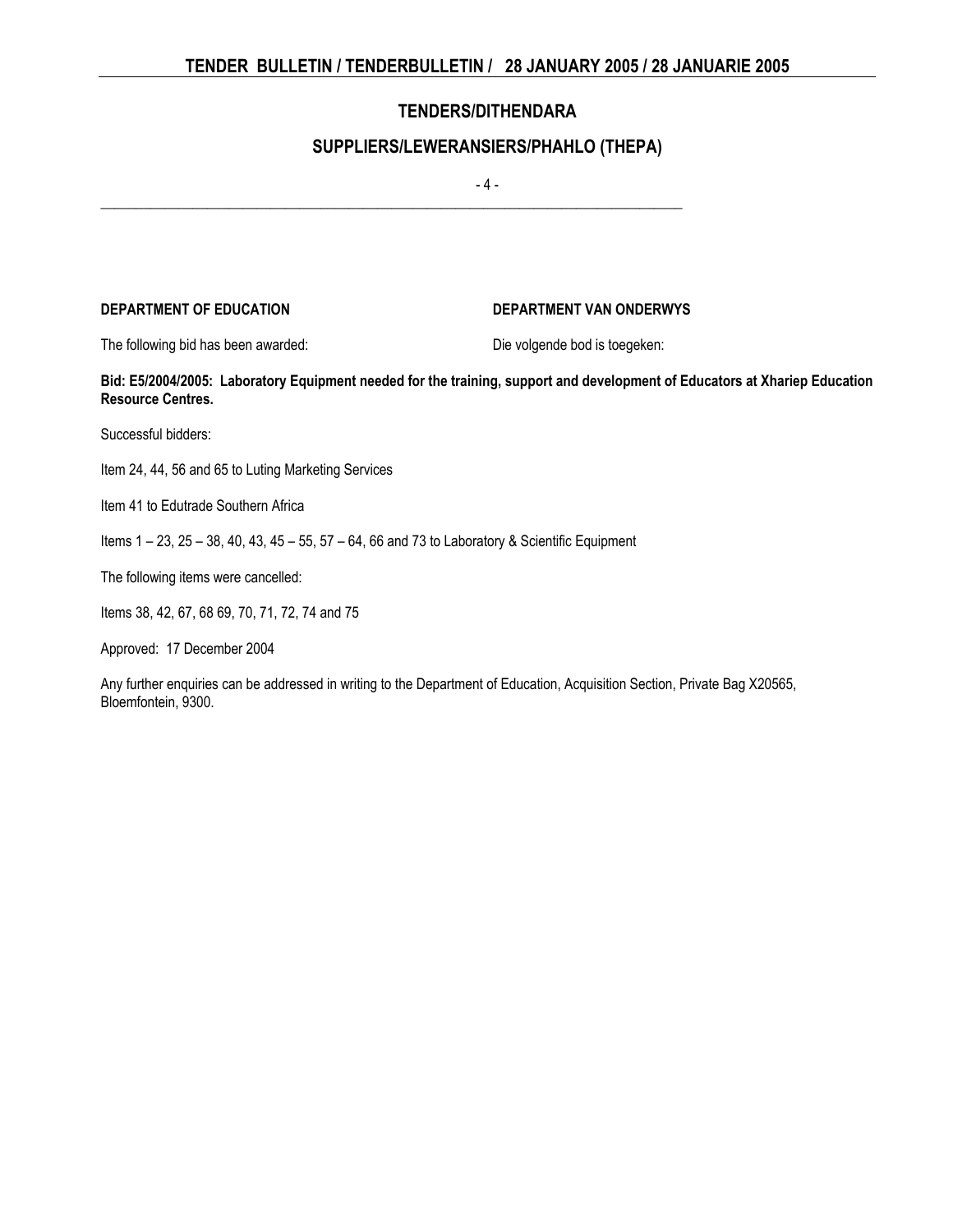## **SUPPLIERS/LEWERANSIERS/PHAHLO (THEPA)**

- 5 -

| FREE STATE TENDER BULLETIN                                                                                                                                                                                                                                                                                                                                                                                                                                                                                                                                                                                                                        | <b>VRYSTAAT TENDERBULLETIN</b>                                                                                                                                                                                                                                                                                                                                                                                                                                                                                                                                                                                                                  |  |  |  |
|---------------------------------------------------------------------------------------------------------------------------------------------------------------------------------------------------------------------------------------------------------------------------------------------------------------------------------------------------------------------------------------------------------------------------------------------------------------------------------------------------------------------------------------------------------------------------------------------------------------------------------------------------|-------------------------------------------------------------------------------------------------------------------------------------------------------------------------------------------------------------------------------------------------------------------------------------------------------------------------------------------------------------------------------------------------------------------------------------------------------------------------------------------------------------------------------------------------------------------------------------------------------------------------------------------------|--|--|--|
| (Published every Friday)                                                                                                                                                                                                                                                                                                                                                                                                                                                                                                                                                                                                                          | (Verskyn elke Vrydag)                                                                                                                                                                                                                                                                                                                                                                                                                                                                                                                                                                                                                           |  |  |  |
| All correspondence, advertisements, etc. must be addressed<br>to the Officer in charge of the Free State Tenderbulletin, P.O.<br>Box 517, Bloemfontein. Free Voucher copies of the Free<br>State Tenderbulletin or cuttings of advertisements are NOT<br>supplied. If copies of the Free State Tenderbulletin are<br>required, R2,35 must be sent for each copy.                                                                                                                                                                                                                                                                                  | Alle korrespondensie, advertensies, ens. Moet aan die<br>Beampte Belas met die Vrystaat Tender Bulletin, Posbus 517,<br>Bloemfontein, geadresseer word. Gratis eksemplare van die<br>Vrystaat Tender Bulletin óf uitknipsels van advertensies word<br>NIE verskaf nie. Indien eksemplare van die Vrystaat Tender<br>Bulletin verlang word, moet R2,35 vir elke eksemplaar gestuur<br>word.                                                                                                                                                                                                                                                      |  |  |  |
| Subscription Rates (payable in advance)                                                                                                                                                                                                                                                                                                                                                                                                                                                                                                                                                                                                           | Intekengeld (vooruitbetaalbaar)                                                                                                                                                                                                                                                                                                                                                                                                                                                                                                                                                                                                                 |  |  |  |
| The subscription fee for the Free State Tenderbulletin<br>(including all Extraordinary Free State Tenderbulletins) are as<br>follows:                                                                                                                                                                                                                                                                                                                                                                                                                                                                                                             | Die intekengeld vir die Vrystaat Tender Bulletin (insluitend alle<br>Buitengewone Vrystaat Tender Bulletins) is soos volg:                                                                                                                                                                                                                                                                                                                                                                                                                                                                                                                      |  |  |  |
| Half-yearly (post free)<br>R146.00<br>Yearly (post free)<br>R290.00<br>Price per single copy (post free)<br>R 2.35                                                                                                                                                                                                                                                                                                                                                                                                                                                                                                                                | Halfjaarliks (posvry)<br>R146.00<br>Jaarliks (posvry)<br>R290.00<br>Prys per los eksemplaar (posvry)<br>R 2.35                                                                                                                                                                                                                                                                                                                                                                                                                                                                                                                                  |  |  |  |
| Stamps are not accepted.                                                                                                                                                                                                                                                                                                                                                                                                                                                                                                                                                                                                                          | Seëls word nie aanvaar nie.                                                                                                                                                                                                                                                                                                                                                                                                                                                                                                                                                                                                                     |  |  |  |
| Closing time for acceptance of copy                                                                                                                                                                                                                                                                                                                                                                                                                                                                                                                                                                                                               | Sluitingstyd vir die Aanname van Kopie                                                                                                                                                                                                                                                                                                                                                                                                                                                                                                                                                                                                          |  |  |  |
| All advertisement must reach the Officer in Charge of the<br>Free State Tenderbulletin not later than 12:00, seven<br>working days prior to the publication of the Bulletin.<br>Advertisements received after that time will be held over for<br>publication in the issue of the following week, or if desired by<br>the advertiser, will be inserted in the current issue as a "Late<br>Advertisement". In such case the advertisement must be<br>delivered to the Officer in Charge not later than 10:30 on the<br>Thursday of the week preceding the publication of the<br>Bulletin and double rate will be charged for that<br>advertisement. | Alle advertensies moet die Beampte Belas met die Vrystaat<br>Tender Bulletin bereik nie later nie as 12:00, sewe werksdae<br>voordat die Bulletin uitgegee word. Advertensies wat na<br>daardie tyd ontvang word, word oorgehou vir publikasie in die<br>uitgawe van die volgende week, of as die adverteerder dit<br>verlang, sal dit in die Bulletin wat op die pers is as 'n "Laat<br>Advertensie" geplaas word. In sulke gevalle moet die<br>advertensie aan die Beampte oorhandig word nie later nie as<br>10:30 op die Donderdag van die week voordat die Bulletin<br>gepubliseer word en dubbeltarief sal dié advertensie gevra<br>word. |  |  |  |
| A "Late Advertisement" will not be inserted as such without<br>definite instructions from the advertiser.                                                                                                                                                                                                                                                                                                                                                                                                                                                                                                                                         | 'n Laat Advertensie" sal nie sonder definitiewe instruksies van<br>die Adverteerder as sodanig geplaas word nie.                                                                                                                                                                                                                                                                                                                                                                                                                                                                                                                                |  |  |  |
| <b>Advertisement Rates</b><br>Notices required by Law to be inserted in the Tender-bulletin:<br>R2,60 per centimeter or portion thereof, single column.                                                                                                                                                                                                                                                                                                                                                                                                                                                                                           | Advertensietariewe<br>Kennisgewings wat volgens Wet in die Tenderbulletin geplaas<br>moet word: R2,60 per sentimeter of deel daarvan, enkelkolom.                                                                                                                                                                                                                                                                                                                                                                                                                                                                                               |  |  |  |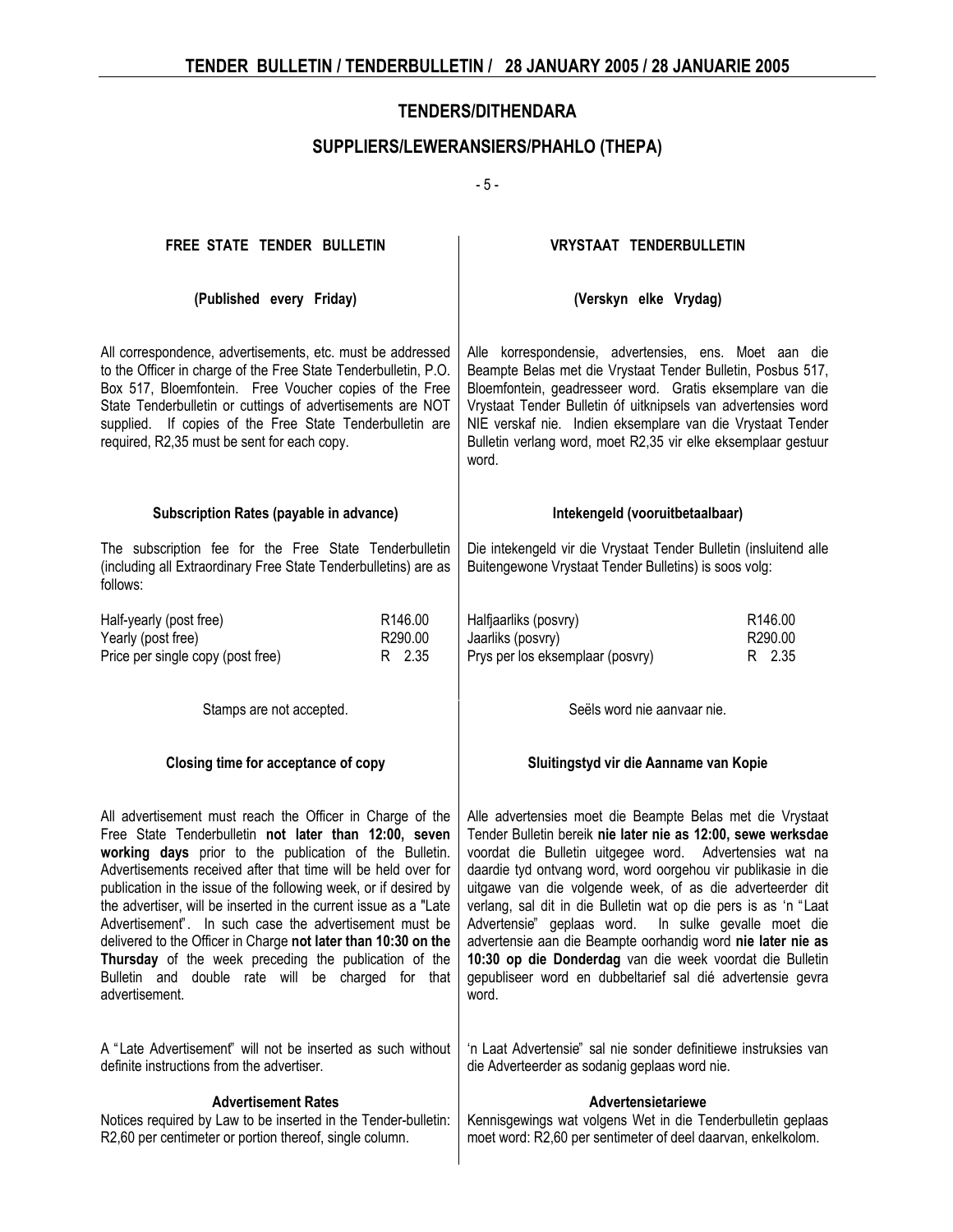# **NO. 4 28 JANUARY 2005 / 28 JANUARIE 2005**

| <b>NO</b>                                                      | <b>INDEX</b>                                                           | <b>PAGE</b>             | <b>NO</b> | <b>INHOUD</b> | <b>BLADSY</b> |
|----------------------------------------------------------------|------------------------------------------------------------------------|-------------------------|-----------|---------------|---------------|
| DoA/001/2005<br>Botshabelo - Glen                              | Service providers to provide<br>public passenger transport<br>services | $\mathbf{1}$            |           |               |               |
| DoA/002/2005<br><b>Brandfort - Glen</b><br><b>Bloemfontein</b> | Service providers to provide<br>public passenger transport<br>services | $\mathbf{1}$            |           |               |               |
| DoA/003/2005<br>Mangaung-<br>Bloemfontein-<br>Glen             | Service providers to provide<br>public passenger transport<br>services | 1                       |           |               |               |
| DoA/004/2005<br>Mangaung - Glen                                | Service providers to provide<br>public passenger transport<br>services | 1                       |           |               |               |
| DoA/005/2005<br>Thaba 'Nchu-<br>Botshabelo - Glen              | Service providers to provide<br>public passenger transport<br>services | 1                       |           |               |               |
| WET13/2004/2005                                                | Cancelled                                                              | $\overline{2}$          |           |               |               |
| WET116/2004/2005                                               | Approved                                                               | 2                       |           |               |               |
| WET117/2004/2005                                               | Approved                                                               | $\overline{\mathbf{c}}$ |           |               |               |
| WET118/2004/2005                                               | Cancelled                                                              | $\overline{2}$          |           |               |               |
| WET119/2004/2005                                               | Approved                                                               | $\overline{2}$          |           |               |               |
| WET129/2004/2005                                               | Approved                                                               | $\overline{c}$          |           |               |               |
| WET121/2004/2005                                               | Approved                                                               | 2                       |           |               |               |
| WET122/2004/2005                                               | Cancelled                                                              | 2                       |           |               |               |